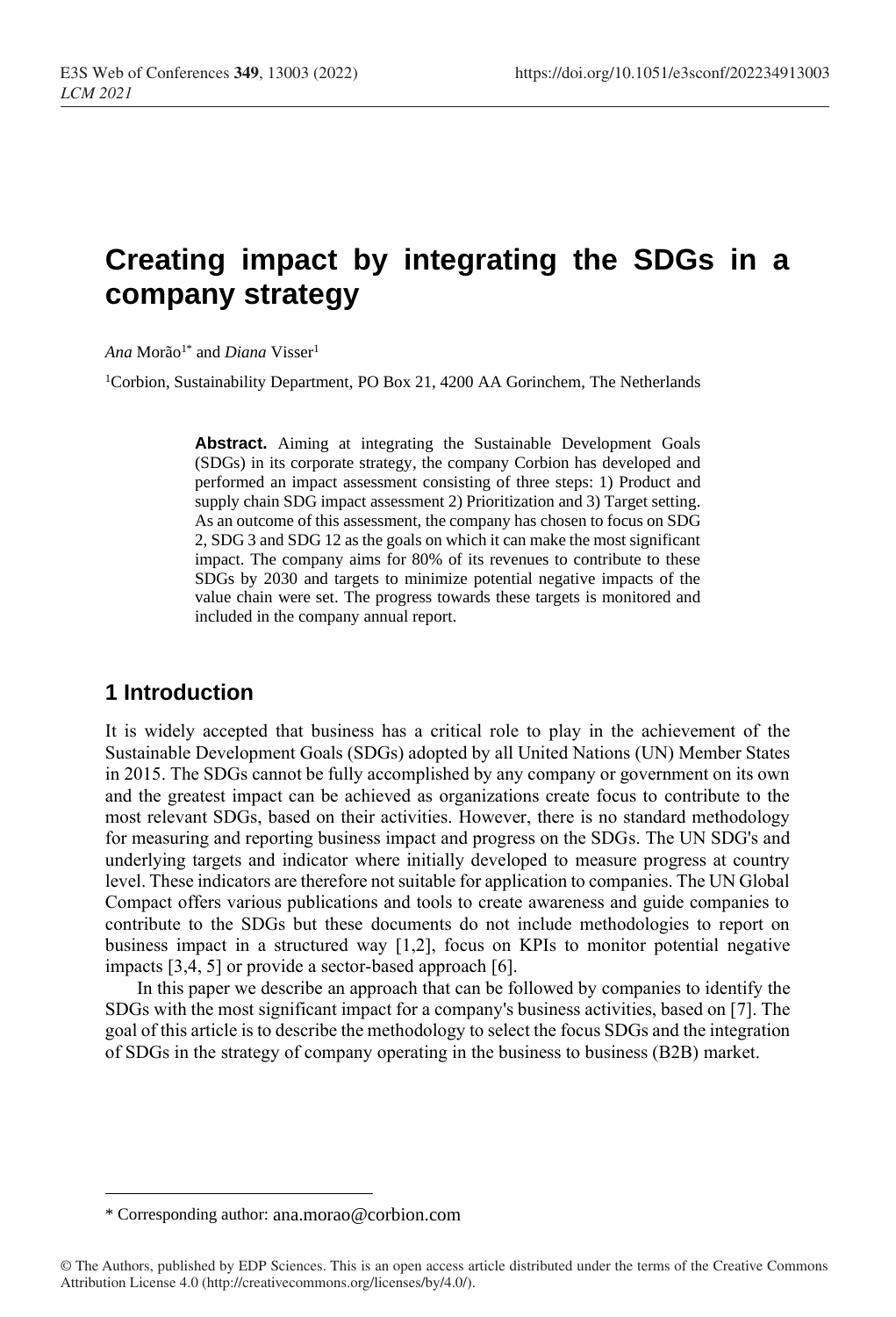# **2 Methodology**

The approach followed 3 steps: 1) Product and supply chain impact assessment 2) Prioritization and 3) Target setting. The different steps are described in the next section and were applied to Corbion† , a global B2B company, headquartered in the Netherlands.

#### **2.1 Product and supply chain impact assessment**

The product SDG impact assessment was inspired in the *Business reporting on the SDGs* [3] and is described in Figure 1. To perform this assessment, the company product and innovation portfolio was divided into different segments related to the market of application of our products. For the different business segments, the impact areas were defined based on the products functionality and market application. For example, the impact category 'Animal health' covers products with the function of promoting gut health without the use of antibiotics, such as ALOAPUR®‡ .

For each business segment, the potential contribution of the products to the impact areas was analysed using desk research and by interviewing business development managers and application specialists.

| Analyze product<br>and innovation<br>portfolio |  | Determine key<br>impact areas |  | Map key impact<br>areas with SDG<br>targets |  | Collect and review<br>supporting evidence |  |
|------------------------------------------------|--|-------------------------------|--|---------------------------------------------|--|-------------------------------------------|--|
|------------------------------------------------|--|-------------------------------|--|---------------------------------------------|--|-------------------------------------------|--|

**Fig. 1.** Steps to perform the SDG product impact assessment

The main assumption for the identification of the potential contribution of products to the key impact areas were:

- Products with a direct and an enabling impact were included. The analysis did not explicitly differentiate between direct and enabling impacts. This assumption is relevant for intermediate products and ingredients in the B2B sector.
- Products submarkets or items for which sufficient evidence to claim a positive contribution to the impact category does not yet exist, were not counted as positive impact.
- Contribution of a product to the SDGs was not considered for applications which may have potential negative impacts on any other SDGs, even if the negative contribution was not directly linked to the company products. For example, use of products in industries such as oil and gas were excluded.

The mapping of the key impact areas with the SDGs was done at SDG target level, aligned with the *'Business Reporting on the SDGs: An analysis of the goals and targets'* from UN Global Compact and GRI [3], which specifies possible relevant business actions to achieve the SDG targets. The last step was the collection of supporting evidence to substantiate impact claims and internal review by competence leaders and subject matter experts. For each product or product group contribution, the evidence collected included scientific publications, R&D studies by external laboratories, internal test results, customer feedback, examples of commercial application, certifications, or patents.

For the supply chain SDG impact assessment, the identification of the key impact areas was based on the Chemical Sector SDG Roadmap from the WBCSD [6] and report 'Business Reporting on the SDGs: An analysis of the goals and targets' [3]. The Chemical Sector SDG

<sup>†</sup> [www.corbion.com](http://www.corbion.com/)

<sup>‡</sup> http://www.corbion.com/biochemicals/animal-health-nutrition/brands/aloapur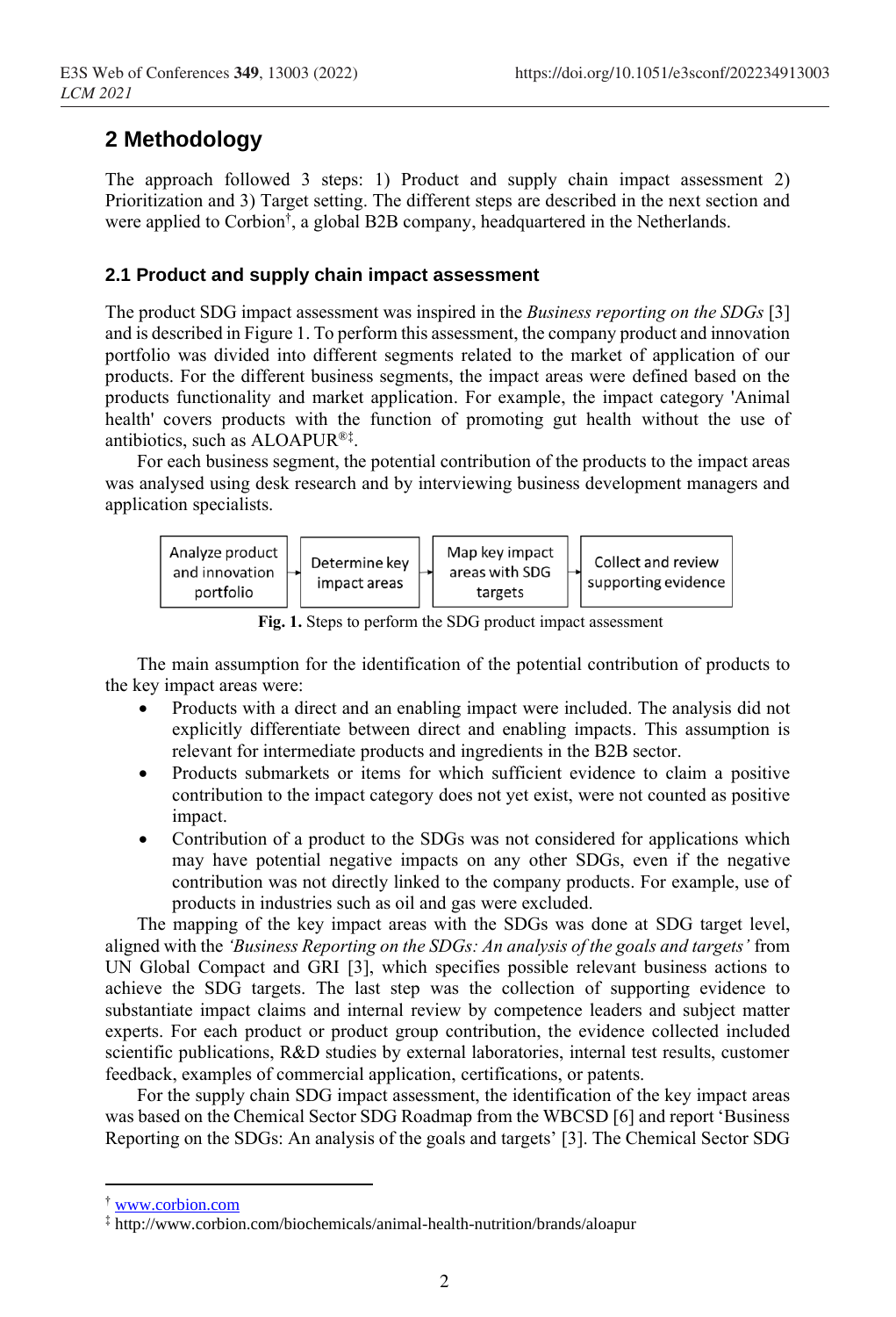Roadmap prioritizes 10 SDGs with impact opportunities to which the Chemical Sector can contribute, including opportunities to increase positive impact and to reduce negative impacts. Opportunities related to potential negative impacts were assessed for their relevance to Corbion. This assessment was augmented by a high-level review of the SDG targets to identify any other potential negative impacts. One of the limitations of this approach for the supply chain assessment is that it covers only the potential negative contributions while through a company engagement program there are potential positive contributions that are not considered currently.

#### **2.2 Prioritization**

The prioritization of the product SDG impact was based on a revenue analysis. Sales data from all products were analyzed to determine the revenue contribution tied to impact areas and the percentage of the company revenues that contribute positively to the SDGs. The SDGs with the largest revenue contribution were selected as the company focus SDGs.

The prioritization of the SDGs impacted by the company supply chain was based on the most recent company materiality assessment. SDGs related to topics with high materiality (implying that the topic is highly relevant to Corbion's stakeholders and that Corbion has a high impact on the topic) were considered to be material[7].

#### **2.3 Target setting**

Targets were defined to maximize the positive impact by increasing the sales revenues of products contributing to the focus SDGs. For the supply chain, material SDGs with potential negative impacts the targets aim at minimizing the potential negative impact. Performance indicators were defined to address these impacts, when possible, based on a science-based approach or based on existent company's targets. Progress towards the achievement of these targets is included in the annual report.

# **3 Results and discussion**

The product and supply chain SDG assessment started with the identification of key impact categories (and sub-impact categories). Fig. 2 shows the nine product related impact categories which were identified and linked to SDG 2 (Zero hunger), SDG 3 (Good health and well-being) and SDG 12 (Responsible consumption and production), SDG 13 (Climate action) and SDG 14 (Life below water). Examples Corbion products linked to the impact categories and link to SDG targets are available in [8].

The supply chain impact assessment resulted (Fig 3) in the identification of eight impact categories related to potential negative impacts, which were linked to SDG 2, SDG 6 (Clean water and sanitization), SDG 8 (Decent work and economic growth), SDG 12, SDG 13 and SDG 15 (Life on land).

The focus SDGs were determined by the revenues analysis of products contributing to one or more SDGs. Based on this analysis (Table 1), Corbion has chosen to focus on SDG 2, SDG 3 and SDG 12 as the goals on which it believes it can make the most significant positive impact, given its business activities. For the total Corbion portfolio, including all business units, 61% of 2020 revenues contributed to one or more of the impact categories and, consequently, to one or more of the SDGs.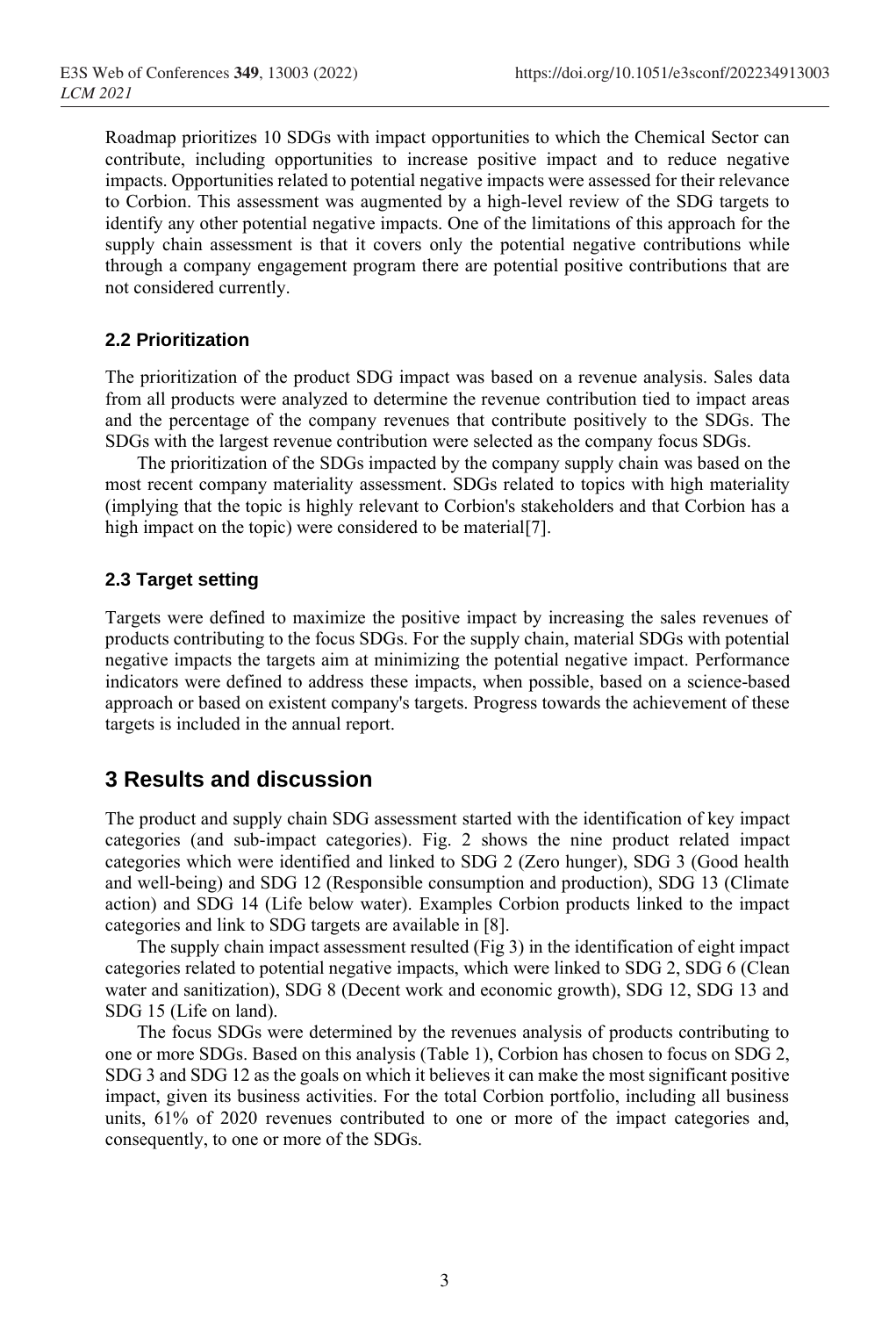| Impact category                 | Definition                                                                                                                          | $2 \frac{mn}{mnn}$<br>\\\ | 3 SIODHEALTH | ex. | <b>Linking SDGs</b>  |
|---------------------------------|-------------------------------------------------------------------------------------------------------------------------------------|---------------------------|--------------|-----|----------------------|
| Animal health                   | Ensure sustainable food production by<br>improving the health of production<br>animals.                                             |                           |              |     |                      |
| Reduced<br>environmental impact | Enable our customers to reduce their<br>environmental impact by reducing<br>Greenhouse Gas emissions, waste or<br>land use          |                           |              |     | 13 gmm               |
| Food safety                     | Protect food against food-borne<br>pathogens by providing antimicrobial<br>solutions                                                |                           |              |     |                      |
| Food waste                      | Ensure sustainable food production by<br>preventing food waste                                                                      |                           |              |     |                      |
| Health & health care            | Preserve health by providing health<br>care solutions                                                                               |                           | $\checkmark$ |     |                      |
| Health & nutrition              | Preserve health by providing food<br>ingredients with nutritional benefits                                                          |                           |              |     |                      |
| Marine biodiversity             | Ensure sustainable food production by<br>protecting marine ecosystems                                                               |                           |              |     | 14 BOSWAR<br>.<br>Do |
| Biobased economy                | Enable the transition to a biobased<br>economy using renewable biological<br>resources sustainably to produce food<br>and materials |                           |              |     |                      |
| Less hazardous<br>chemicals     | Reduce the risks associated with<br>producing and using chemicals                                                                   |                           |              |     |                      |

**Fig. 2.** Corbion product key impact categories and mapping with the SDGs.

| Impact category                                             | <b>Definition</b>                                                                                                                                                                                                    | $2$ $\frac{7580}{100000}$<br>38 | <b>6</b> CLEANWATER | <b>O DECENT WORK AND</b> |              | 13 GLIMATE | 15 <sub>WLMO</sub> |
|-------------------------------------------------------------|----------------------------------------------------------------------------------------------------------------------------------------------------------------------------------------------------------------------|---------------------------------|---------------------|--------------------------|--------------|------------|--------------------|
| <b>GHG</b> emissions                                        | The reduction of GHG emissions by Corbion and its<br>partners in line with the Paris Agreement through<br>increased energy efficiency, use of renewable<br>energy and supplier engagement.                           |                                 |                     |                          |              |            |                    |
| Deforestation                                               | Create a sustainable agricultural supply chain by<br>eliminating deforestation                                                                                                                                       |                                 |                     |                          |              |            |                    |
| <b>Environmental and</b><br>social impact of<br>agriculture | Create a sustainable and traceable agricultural<br>supply chain through continuous improvement to<br>reduce negative impacts on the environment while<br>providing positive benefits such as carbon<br>sequestration | ✓                               |                     |                          |              |            |                    |
| Occupational<br>health & safety                             | Provide a safe and healthy working environment<br>for all employees, contractors and visitors, and<br>promote a safety culture in the supply chain                                                                   |                                 |                     |                          |              |            |                    |
| Waste                                                       | Mitigating waste from production<br>and eliminating landfill                                                                                                                                                         |                                 |                     |                          | $\checkmark$ |            |                    |
| Human and labor<br>rights                                   | Respecting human rights in Corbion's own<br>operations and within its supply chain                                                                                                                                   |                                 |                     | ✓                        |              |            |                    |
| Water<br>management                                         | Minimize water consumption through efficient<br>processes and ensure water quality when<br>discharging by wastewater treatment.                                                                                      |                                 |                     |                          |              |            |                    |
| Use of agricultural<br>land for non-food<br>use             | Minimize competition between the use of land to<br>produce feedstocks for biochemicals and the use of<br>land for food production                                                                                    | ✓                               |                     |                          |              |            |                    |

**Fig. 3.** Supply chain: Impact opportunities related to potential negative impacts in the (bio)chemical sector and mapping to SDGs.

The material SDGs impacted by Corbion's supply chain were identified based on the company materiality assessment performed in 2020 [7]. As shown in Table 2, highly material SDGs are: SDG 2, SDG 13, and SDG 15.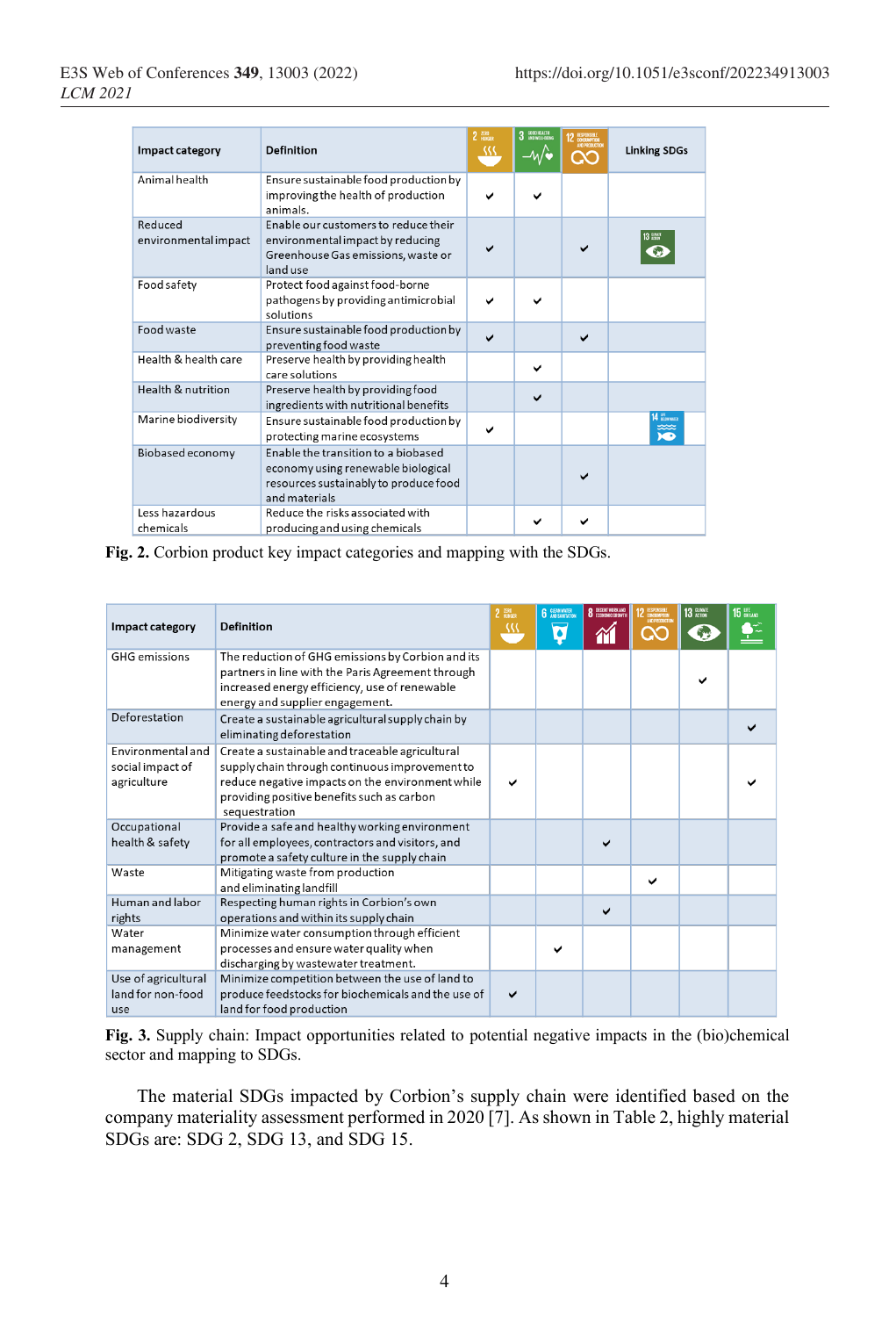**Table 1.** Revenues contributing to an SDG divided by total Corbion revenues (2020). Note that some products contribute to multiple SDGs and, for this reason, the total revenue contribution is not equal to the sum of the precents in this table.

| SDG <sub>2</sub> | SDG <sub>3</sub> | SDG12 | $SDG$ 13 | SDG14 |
|------------------|------------------|-------|----------|-------|
| 30%              | 34%              | 50%   | 7%       | 1%    |

|                  | <b>Impact area</b>                                                                           | <b>Materiality</b> |
|------------------|----------------------------------------------------------------------------------------------|--------------------|
| SDG <sub>2</sub> | Environmental and social impacts of agriculture<br>Use of agricultural land for non-food use | High               |
|                  |                                                                                              |                    |
| SDG 6            | Water management                                                                             | Medium-low         |
| SDG 8            | Occupational health and safety                                                               | High               |
|                  | Human and labor rights in supply chain                                                       | Medium-Low         |
| $SDG$ 12         | Waste                                                                                        | Medium-Low         |
| $SDG$ 13         | Greenhouse gas emissions                                                                     | High               |
| $SDG$ 15         | Deforestation                                                                                | High               |
|                  | Environmental and social impacts of agriculture                                              |                    |

|  | Table 2. Supply chain: materiality assessment. |  |  |
|--|------------------------------------------------|--|--|
|--|------------------------------------------------|--|--|

To make a credible and meaningful impact on the SDGs, Corbion has set targets aiming to minimize any negative impacts while maximizing positive impact, as shown in Fig. 4. The targets aiming at maximizing the positive impact focus on portfolio steering, to increase the revenues of products contributing to the focus SDGs. An additional target is that 100% of innovation projects contribute to the focus SDGs, to ensure that future products have a positive impact. Through innovation we develop new products with improved functionalities and increase our positive impact.



**Fig. 4.** Corbion Advance 2025 targets, aligned with the SDGs.

To minimize the potential negative impacts on the value chain targets are set related to the material SDGs: greenhouse gas reduction (Science based targets initiative § ), responsible sourced agricultural raw materials, verified deforestation free, renewable electricity, zero waste to landfill, 100% recycling of by-products etc. The progress towards the achievement of these targets is included in the annual report.

<sup>§</sup> <https://sciencebasedtargets.org/>